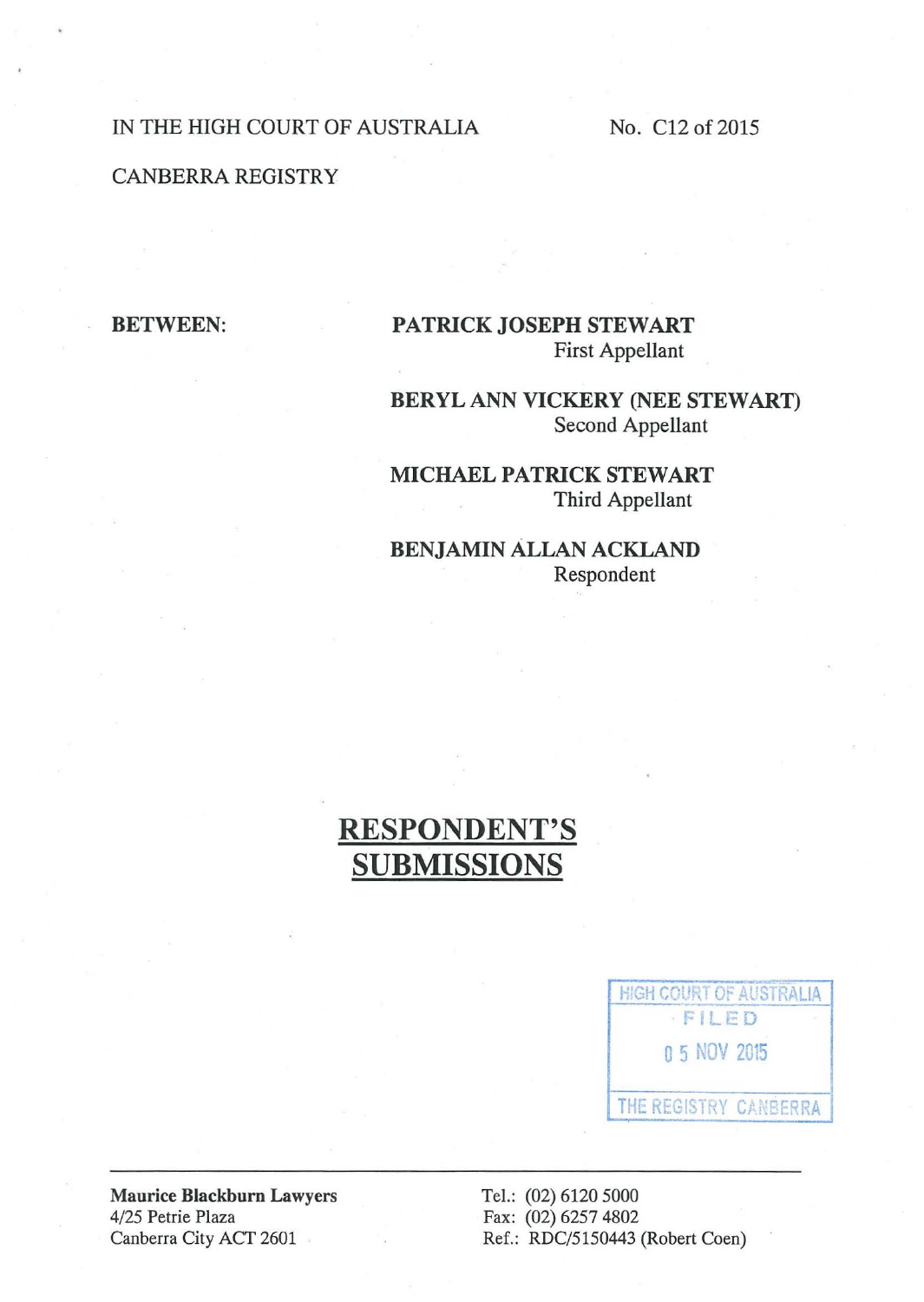#### **PART I: FORM OF SUBMISSIONS**

1. This submission is in a form suitable for publication on the Internet.

#### **PART II: ISSUES**

2. The issues as framed by the Appellants, and then developed in the remainder of the Appellants' submissions, attempt to reinterpret evidence and ignore findings relating to the particular circumstances in which the Respondent was injured, without asserting any error at all in the factual findings of the trial judge and the *ACT* Court of Appeal. The real issues for this Court are those of legislative principle concerning the proper construction of ss.SK and SL of the *Civil Liability Act 2002* (NSW).

3. The Respondent defines the central issues of principle concerning the construction of ss.SK and SL as follows:

- (a) with what level of abstraction is the *"recreational activity"* to be defined?
- (b) does the assessment under s.SK that a *"recreational activity"* carries a significant risk of physical harm require a prospective, rather than retrospective, assessment of the risk of harm?
- (c) does the word *"significant"* in s.SK inform both the risk and the harm, so as to give content to the word *"dangerous"?*
- (d) is it necessary that the *"obvious risR'* referred to in s.5L should be a risk which involves a risk of physical harm sufficient to activate s.5K, or is it sufficient that the risk that materialised was a risk of any magnitude of any harm associated with the recreational activity?
- (e) if the risk which materialises for the purposes of s.5L is a risk which involves a significant risk of physical harm that would activate s.5K, does it logically follow that the risk must be *"obvious"* within the meaning of s.5F?
- 4. The issues outlined by the Appellants which go to the questions of duty of care and *''personal autonomy"* are in reality attempts to cavil with particular findings of fact made by the trial judge. Those findings of fact were largely inevitable given that the Appellants failed to adduce any evidence to support the contentions set out in their Defence.

#### 40 **PART III: SECTION 78B OF THE** *JUDICIARY ACT*

5. The Respondent has considered whether any notice should be given in compliance with s.78B of the *Judiciary Act 1903* (Cth). The Respondent does not consider that any such notice is required.

20

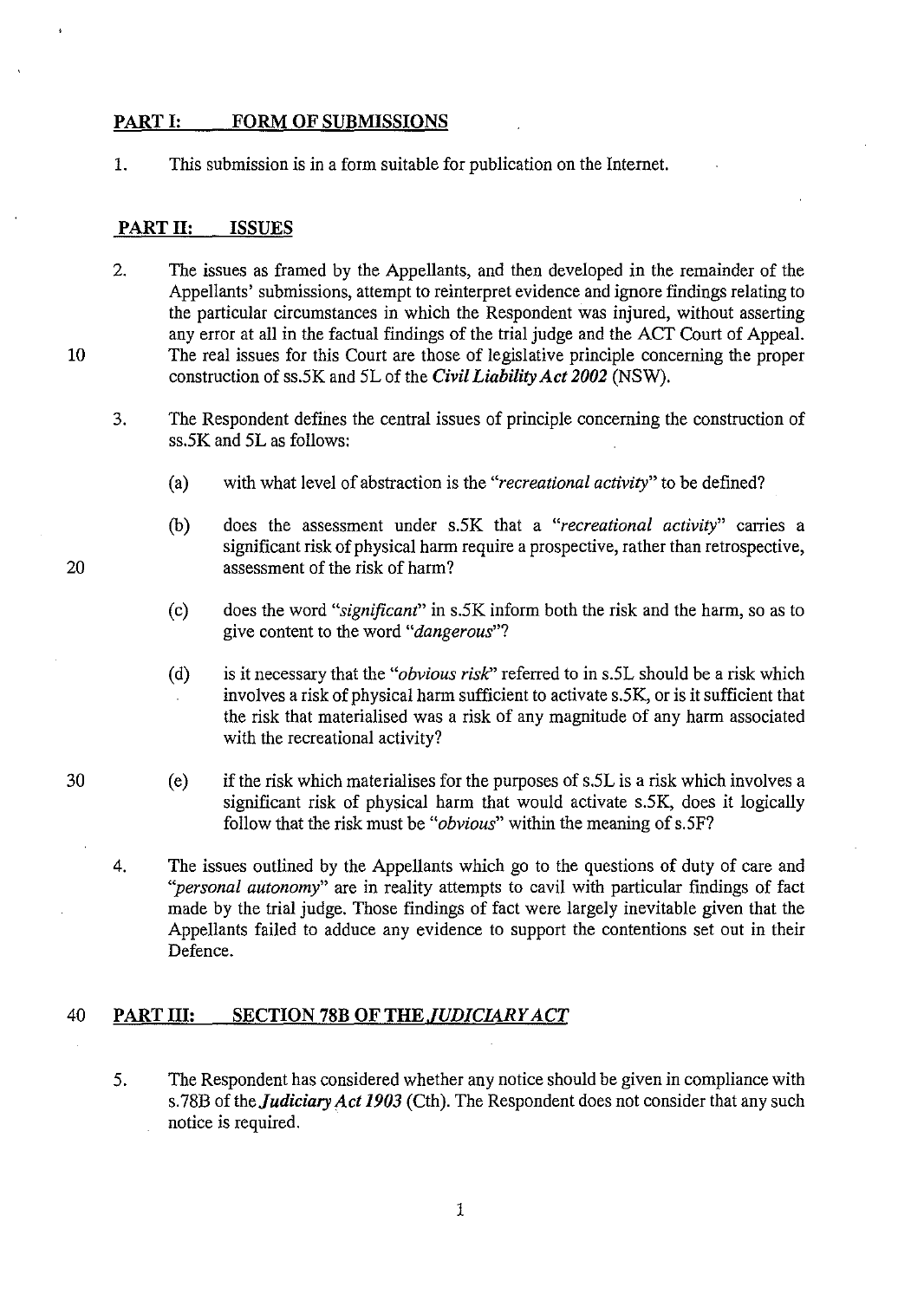## **PART IV: THE FACTS**

#### **Green Valley Farm**

- 6. The Appellants are the owners and occupiers of a property known as *"Green Valley Farm" ("the Farm"),* situated near Tingha in northern New South Wales. The Appellants conducted a business on the Farm, comprising, in part, a holiday/amusement park to which the public were invited upon payment of an entry fee<sup>1</sup>. At the Farm, there were a small number of recreational devices, including a large slippery dip, a single waterslide attached to a shallow pool, a very basic rollercoaster-type trolley ride, various other pieces of equipment to climb and play in (including an inverted framework cone, and a pyramid of tyres), a collection of animals in an enclosure, and a Jumping Pillow. The latter was sited close to a family picnic area which included barbeque facilities.
- 7. The Farm is a place for families and children. The attractions are simple, and are not obviously directed at thrill seekers. They do not involve highly athletic activities. The inclusion of the Jumping Pillow in such a family-oriented venue is an important factor informing conclusions that a reasonable person in the position of the Respondent would reach about the risks involved in using the Jumping Pillow. Accordingly, the Respondent draws attention to the photographs of the Jumping Pillow and surrounding areas of the Farm<sup>2</sup>, which show how the Jumping Pillow was presented.

#### **The Day of the Accident**

- 8. On the day of the accident (10 October 2009), the Respondent was a 21 year old law student at the University of New England ("UNE'). He arrived at the Farm as one of a group of students from Austin College. His evidence as to his observations of the Farm and the activities he engaged in was not challenged by the Appellants and was accepted by the trial judge. When he arrived at the Farm at around 12:15 p.m., he spent some time on other equipment and then went to the area where the Jumping Pillow was located. He saw a group of people on the Jumping Pillow, including some of his fellow students, but also a number of small children, and young girls, perhaps about 15 years of age. He said that the girls were just jumping, but the smaller children were also doing front and back flips as well<sup>3</sup>. Other students also gave evidence of seeing children doing back flips on the Jumping Pillow<sup>4</sup>. At least two of the students also went on the Jumping Pillow and performed back flips, amongst other manoeuvres. There was no evidence that any of the young people performing back flips (apart from the Respondent) suffered any injury, minor or otherwise, in the course of the day.
- 40

10

20

30

9. The Respondent, and others, continued to spend time on the Jumping Pillow before sampling other activities. The Respondent and three of his friends decided to go back to the Jumping Pillow. Two of them began to do back somersaults, and the Respondent

<sup>1</sup>*Ackland v Stewart* [2014] *ACTSC* 18, at [2].

<sup>2</sup> Exhibits 1, 8, 9, 10, 13-19, 29, and 39.

<sup>3</sup> Transcript, at 35.13-33. Trial judgment, at [3].

<sup>4</sup> Transcript, at 186.3-4 (Elise Eddison), 202.34-42,209.43-210.4 (Alexandra Croker), 212 .45-213.13 (Garth Warboys), 240.20-241.4 (Kristopher Avery), 255.6-11 (Ben Bahnsen), 264.15-35 (Riley Dayhew), 270.10-15 (Peter Jurd), 301.1-7, 302.36-303.1 (Tom McKeon).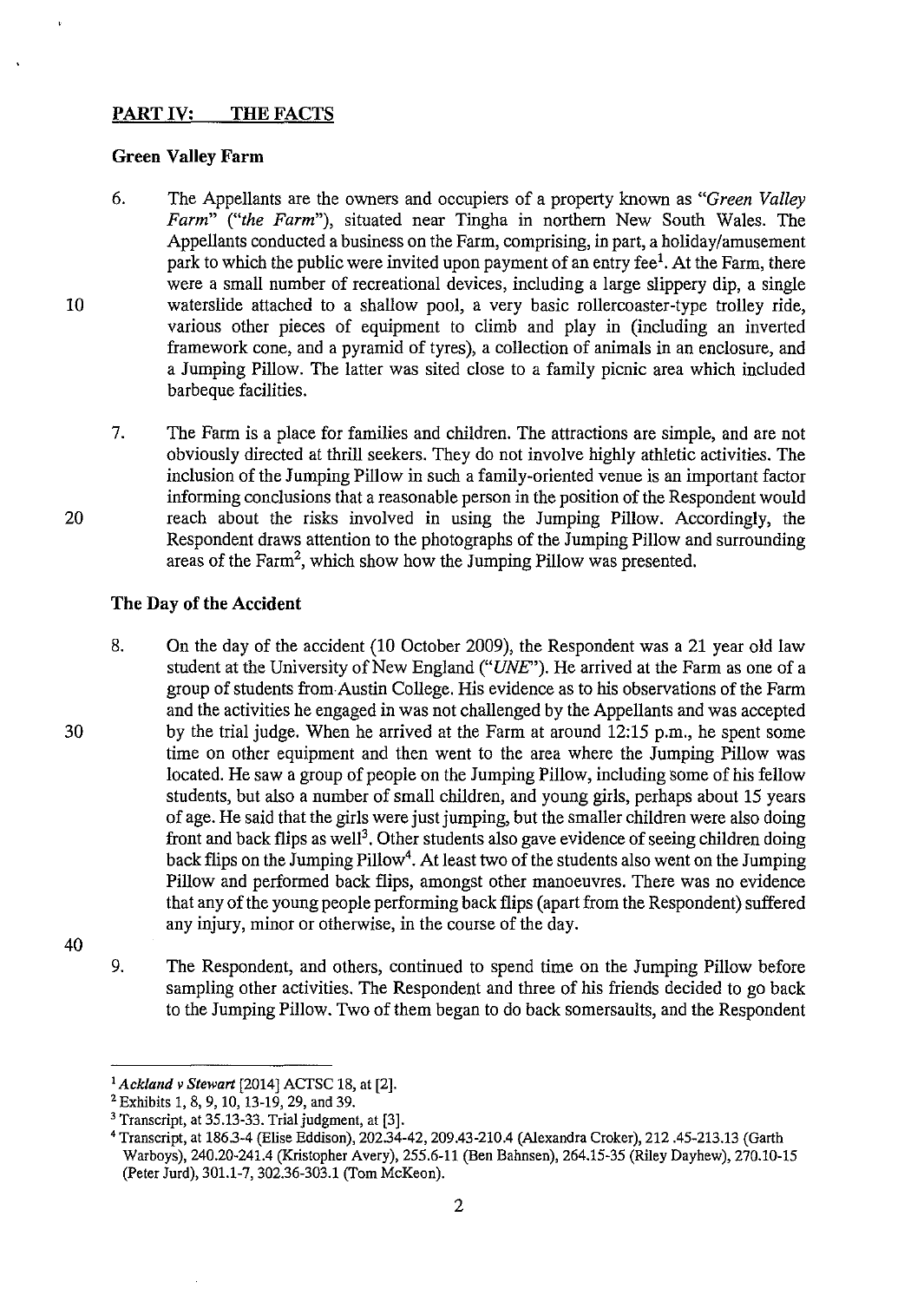then decided to have a go himself. On his first attempt, he said he *"landed awkwardly"5.*  and then tried again. It was on the second attempt that he suffered the spinal injury<sup>6</sup>.

#### **The Comparison between Jumping Pillows, Trampolines and Jumping Castles**

- 10. The Respondent said that he had had previous experience with a trampoline until the age of 16, and had done flips and inverted manoeuvres on that device<sup>7</sup>. Five other students had had past experience with Jumping Pillows, and/or trampolines, and made observations about the characteristics of the Jumping Pillow compared to a trampoline8.
- 11. The Appellants state that the Respondent gave evidence that he appreciated there was a risk of hurting himself if he landed on his neck on a trampoline, *"although he later sought to resile from that evidence"9•* In fact, at no point did the Respondent say that he appreciated that there was any risk of significant injury from landing on his neck on a trampoline. Rather, the Respondent agreed that he had never deliberately tried to land on the back of his head, and agreed that there was a risk in doing so. He further agreed with the question *"you might hurt yourself?"*, and with the follow-up question that this could occur even on a trampoline, he replied "*I guess so*"<sup>10</sup>. The Respondent then sought to clarify his evidence to make it clear that the risk he was referring to was *"that you could land awkwardly"11 •*
- 12. None of the evidence-in-chief or cross-examination of the Respondent or the other students suggested that any of the students agreed with the observation made by **Dr**  *Johnn Olsen* (occupational physician and engineer) that the Jumping Pillow "... felt *like a solid surface, almost"*12• Neither did the lay evidence indicate that any of the students had suffered more than very minor injuries using the Jumping Pillow, or while using a trampoline at earlier times. Dr Olsen also agreed (in cross-examination by counsel for the present Appellants) that a true solid surface like a grass football field was "much harder" than any of a Jumping Pillow, trampoline or jumping castle<sup>13</sup>. In his written report, Dr Olsen described the surface of the Jumping Pillow as *"relatively unyielding, although when jumping on the pillow it does give the impression of yielding*<sup>"<sup>14</sup>. In explaining that comment in his report, Dr Olsen pointed out in his oral</sup> evidence that the Jumping Pillow was *"actually under pressure, whereas a trampoline is under tension*<sup>15</sup>. Dr Olsen described it as a "completely different dynamic<sup>116</sup>, because, with the Jumping Pillow, it was the compression of air rather than the tension of the springs or the fabric which lifts the jumper<sup>17</sup>. Dr Olsen also opined that "*a soft*" *and floppy jumping castle"* could also present some risk of cervical spine fracture

20

30

<sup>&</sup>lt;sup>5</sup> Transcript, at 38.38. Trial judgment, at [4].<br><sup>6</sup> Ackland v Stewart [2014] ACTSC 18, at [4].

<sup>6</sup>*Ackland v Stewart* [2014] *ACTSC* 18, at [4]. 7 *Ackland v Stewart* [2014] *ACTSC* 18, at [18].

<sup>8</sup> Transcript, at 193.13-44 (Elise Eddison), 251.35-254.7,259.2-19 (Ben Bahnsen), 262.11-263.2, 265.36-266.4 (Riley Dayhew), 242.13-37 (Kristopher Avery), 300.16-43, 304.8-27, 304.35-305.20 (Tom McKeon).

<sup>&</sup>lt;sup>9</sup> Appellants' submissions at [18].<br><sup>10</sup> Transcript, at 142.45.<br><sup>11</sup> Transcript, at 149.41-2.

<sup>&</sup>lt;sup>12</sup> Transcript, at 297.35.

<sup>13</sup> Transcript, at 298.12-20.

<sup>14</sup> Exhibit 40, at 32.

<sup>&</sup>lt;sup>15</sup> Transcript, at 297.13-14.<br><sup>16</sup> Transcript, at 297.14.<br><sup>17</sup> Transcript, at 297.15-26.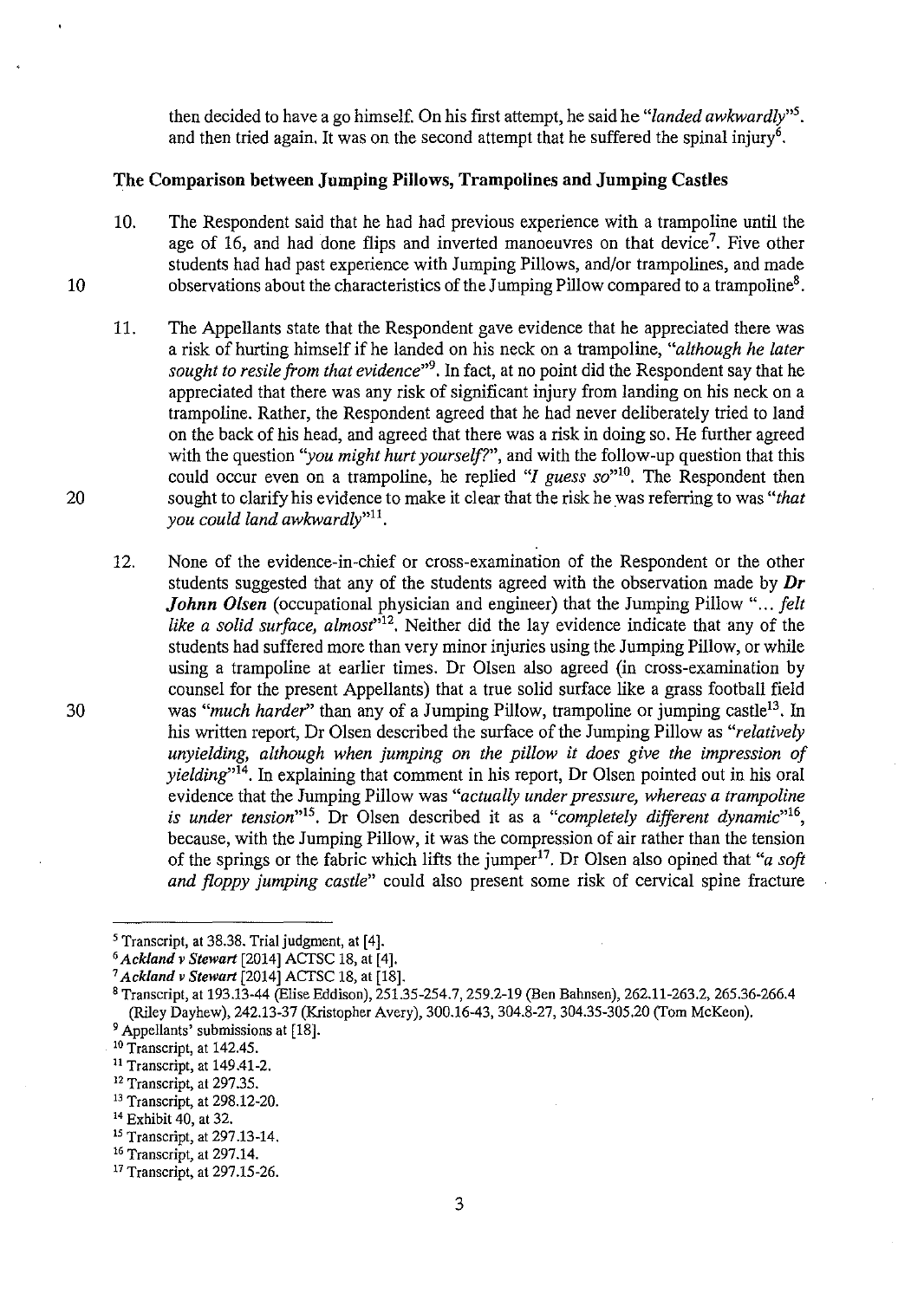dislocation if an inverted manoeuvre was not executed properly. However, his evidence about the dynamics and risk of injury was unrelated to the question of whether the risk of such an outcome on a jumping castle or on the Jumping Pillow would have been discernible (let alone *"obvious")* to a reasonable person evaluating the Jumping Pillow as it was presented by the Appellants to patrons of the Farm. Further, Dr Olsen also noted that the incident in which the Respondent received his injuries could have been prevented at negligible  $cost^{18}$ .

10 13. The trial judge found that *"although somewhat firmer than the surface of a trampoline to walk on, the Jumping Pillow performs very much like a trampoline"19•* His Honour noted that Dr Olsen did not conduct any tests to contrast the compressibility of the Jumping Pillow with that of a trampoline. His Honour also noted that other witnesses, such as Thomas McKeon, saw *"little difference"* between the two.

#### **Supervision by the Staff and the Placement of Signs at the Farm**

- 14. The Respondent said there was no one at the Jumping Pillow giving directions to fellow students or himself, or to anyone else, about what they should, or should not, do on the Jumping Pillow<sup>20</sup>. This evidence was supported by most of the other students who gave evidence at the trial about the events on the day of the accident<sup>21</sup>. There was evidence that *"Stephanie",* the daughter of the Second Appellant, was at a counter between the waterslide and the Jumping Pillow, and had a clear view of the Jumping Pillow<sup>22</sup>, and could observe the performance of inverted manoeuvres.
- 15. The Appellants originally filed a verified Defence to the claim made by the Respondent which alleged that they had in place, at the time of the accident, signs which expressly prohibited *"somersaults and inverted manoeuvres".* This claim was false, as demonstrated by photographs taken on the day of the accident<sup>23</sup>. On the second day of the trial, the Appellants withdrew the allegation that signs prohibiting *"somersaults and inverted manoeuvres*" had been present on the day of the accident<sup>24</sup>. However, a handwritten sign to that effect was in place by 14 October 2009 (four days after the accident), when a WorkCover Inspector came to the Farm to inspect the Jumping Pillow<sup>25</sup>.

#### **Correspondence from the Distributor of the Jumping Pillow**

16. In a letter dated 28 August 2009 headed *"MUST READ",* which was received by the Appellants, the Australian distributor of Jumping Pillows notified the owners of Jumping Pillows that they had engaged OH&S consultants *"to audit our business operations and to consider any hazards resulting from normal use of the pillows"26 •*  The letter enclosed a new User Manual, and drew attention to the *"Safety"* chapter. The

20

30

40

<sup>&</sup>lt;sup>18</sup> Exhibit 40, at 38.<br><sup>19</sup> Ackland v Stewart [2014] ACTSC 18, at [301].<br><sup>20</sup> Ackland v Stewart [2014] ACTSC 18, at [34].<br><sup>21</sup> Transcript, at 194.1-6 (Elise Eddison), 215.33-214.10 (Garth Warboys), 241.6-11 (Kristopher A 257.2, (Ben Bahnsen), 270.20-21 (Peter Jurd), 302.11-31 (Tom McKeon).

<sup>&</sup>lt;sup>22</sup> Transcript, at 192.8-36 (Elise Eddison), 218.10-219.14 (Garth Warboys).<br><sup>23</sup> See e.g. Exhibit 7, photographs 25 and 26.

<sup>&</sup>lt;sup>24</sup> Amended Defence, dated 18 April 2013 [sic]; filed in Court, 18 April 2014: Transcript, at 176.1-20.

<sup>25</sup> Exhibits 8 & 39; Transcript, at 249.24-250.24 (Gary Mason).

<sup>26</sup> Part of Exhibit 6.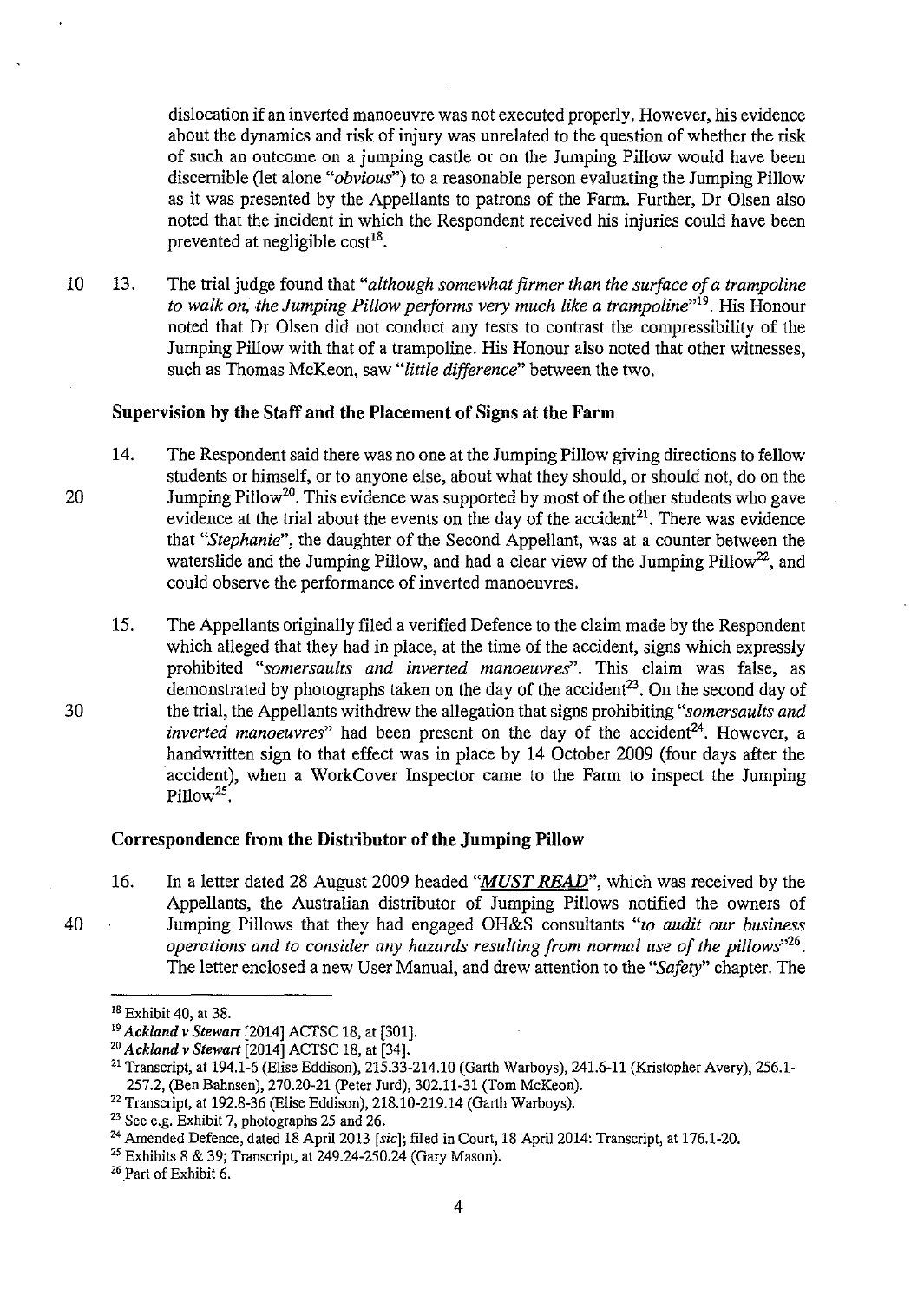letter recommended that additional signage be attached to the Jumping Pillow to include words to the effect of *"NO SOMERSAULTS OR INVERTED MANOEUVRES".* A further recommendation was made that owners of a Jumping Pillow should update their existing Pillow Rules board with the recommended sign (i.e. containing the prohibition on somersaults or inverted manoeuvres) as soon as possible. The letter offered to make stencils available for those who would like to have the rule prohibiting somersaults or inverted manoeuvres stencilled on their Jumping Pillows, at a cost of \$184 or \$232 (including GST and postage) depending on the particular Pillow model. The updated User Manual referred to in the letter recommended that clients should seek advice from their insurance company or lawyer concerning the precise rules that should apply to the use of the Jumping Pillow. The User Manual also contained the following statement: *"It is recommended that the Jumping Pillow is not used before the 'Jumping Pillow or User Rules' are installed and clearly visible to patrons"27•* 

17. The presentation of the scene to the WorkCover Inspector on 14 October 2009, four days after the Respondent's accident, is evidence of the appropriateness of the distributor's recommendation sent out in August 2009.

#### 20 **Failure of the Appellants or their Employees to Give Evidence**

18. At the trial, none of the Appellants gave evidence at all, nor did any other employee of the Farm. Neither was any other oral evidence led on behalf of the Appellants contradicting any other aspect of the case on liability put by the Respondent, apart from evidence from a single lay witness (Mrs Kelly), presented as an independent visitor to the Farm on the day of the accident. To the extent that the evidence of that witness contradicted evidence given in the Respondent's case, it was not relied upon by the Appellants, nor was it accepted by the trial judge<sup>28</sup>.

## 30 **Performance of Backflips on the Jumping Pillow with the Knowledge and Approval of the Appellants**

19. Following the installation of the Jumping Pillow, the Appellants had joined *Facebook*  and promoted the Jumping Pillow on their *Facebook* site. *AFacebook* entry in February 2008 posted under the name *"Green Valley Farm Tingha NSW'* drew attention to the recent installation of the Jumping Pillow, and offered the following invitation: *"any good backflipers try this out. the record on this pillow* is *18 flips in a row"29.* That invitation remained on the Green Valley Farm *Facebook* site up to, and after, the Respondent's accident. Another entry on the *Facebook* site, posted on 29 January 2008 by Brayden Vickery, aged 14, a member of the Appellants' family, proclaimed *"my friend jordan done 18 back flips non stop on the jumping pillow*"30. A third entry, posted on 16 April 2010 by one Leslie Kelly stated *"I can do lyk 12 bakkies in row on that*  [smiley face]<sup>31</sup>. However, photographic evidence was adduced by the Respondent showing that by 2012 the Appellants had had the rule prohibiting somersaults and inverted manoeuvres stencilled on their Jumping Pillow<sup>32</sup>. At the time of the visit by

40

<sup>27</sup>Part of Exhibit 6, User Manual at p.4, under "General Safety Rules".

<sup>28</sup> See evidence of Lisa Jane Kelly, Transcript, at 340-362; *Ackland v Stewart* [2014] ACTSC 18, at [279].

<sup>29</sup> Exhibit 5.

 $30$  Exhibit 5.<br> $31$  Exhibit 5.

<sup>&</sup>lt;sup>32</sup> Exhibit 11.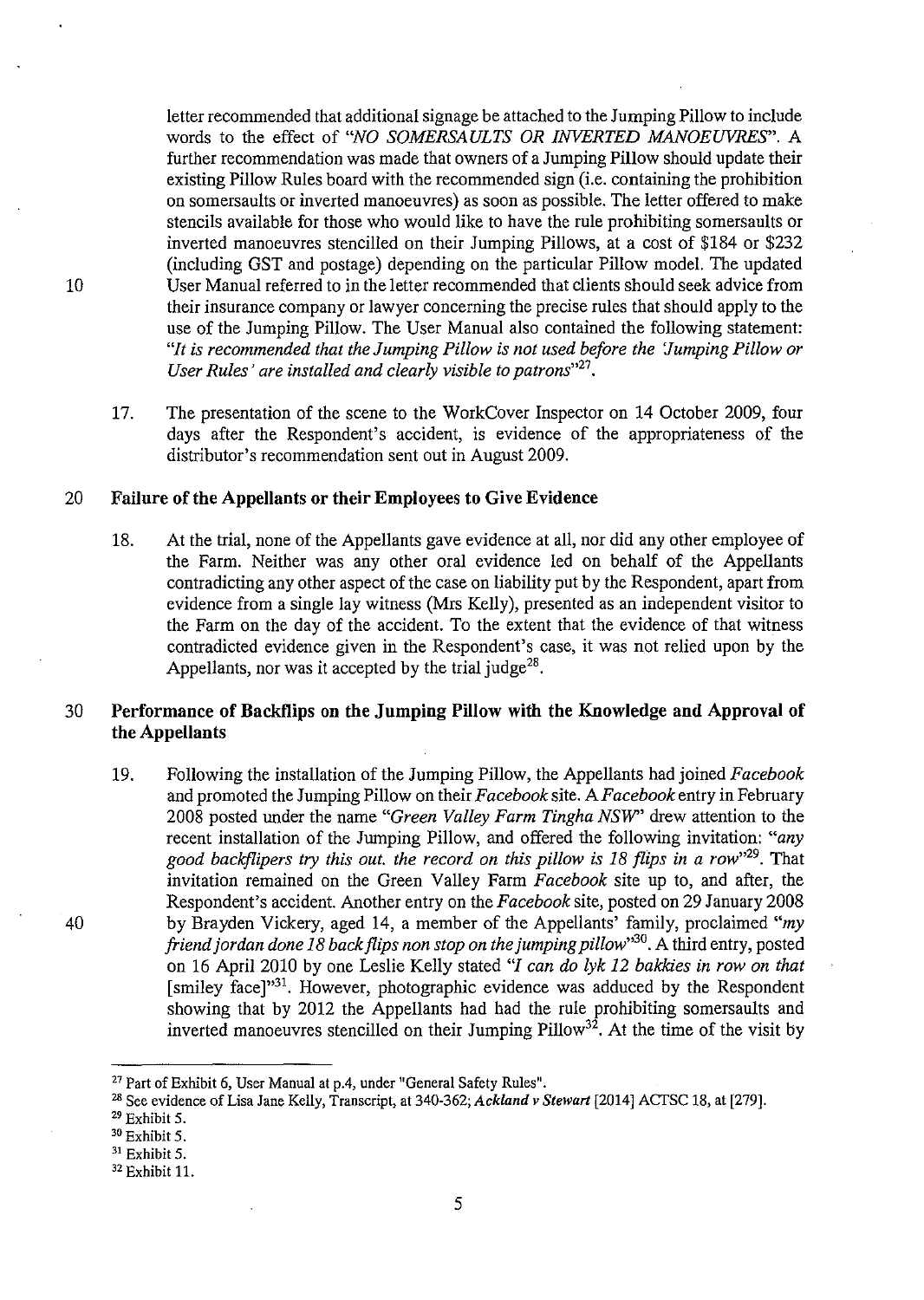Dr Olsen, a professionally produced sign incorporating the prohibition against somersaults and inverted manoeuvres was also on display near the Jumping Pillow<sup>33</sup>.

- 20. Unchallenged evidence was given by two of the students present on the day of the accident of conversations with the Second Appellant and her daughter, following the Respondent's accident<sup>34</sup>. In the course of those conversations, the Second Appellant's daughter said that they had recently had a staff party where members of staff had been drinking and performing aerial manoeuvres (including flips) on the Jumping Pillow, and no-one had been injured.
- 21. The above evidence is not relied upon as an admission of liability on the part of the Appellants, contrary to  $s.5C(c)$  of the Civil Liability Act. Rather, it is evidence that the risk of significant physical injury from performing backflips on the Jumping Pillow may not been *"obvious"* to the Appellants, despite their considerable familiarity with the device, up until the receipt of the letter from the distributor of the Jumping Pillow a few weeks before the Respondent's accident. However, from that point on, the Appellants were on notice that somersaults and inverted manoeuvres presented a sufficient risk to the safety of users of the Jumping Pillow to justify specific action to prevent such activities occurring, through a prohibition and appropriate signage, such as was subsequently put in place.

## **PART V: APPLICABLE LEGISLATION**

22. The Respondent accepts the Appellant's statement of the currently applicable statutory provisions.

## **PART VI: STATEMENT OF ARGUMENT**

#### 30 **Issues of Construction in Sections SK and SL**

- 23. The proper construction of ss.SK and SL of the *Civil Liability Act 2002* (NSW) ("the CL Act") commences with the proposition that the Draconian consequence of complete exclusion of liability for negligence in s.SL applies only where the relevant injury has occurred in the course of the injured person engaging in a *"dangerous recreational activity".* In cases where the s.SL test is not satisfied, or the relevant activity is not characterised as a *"dangerous recreational activity",* it does not mean that an injured person is entitled to damages. It simply means that the ordinary law of negligence applies.
- 40

10

20

24. **The Level of Abstraction in s.SK:** It is submitted that a wide range of sports such as downhill snow skiing, high speed water skiing, skydiving, hang gliding, scuba diving, extreme mountain biking, motor racing and bungee jumping, would be ordinarily regarded by an ordinary reasonable person as members of the class of *"dangerous recreational activities",* even without specific reference to any particular risks of the

<sup>33</sup> Exhibit 40, at 15.

<sup>34</sup> Transcript, at 208.5-209.2 (Alexandra Croker), 215.34-.43, 222.25-223.17 (Garth Warboys).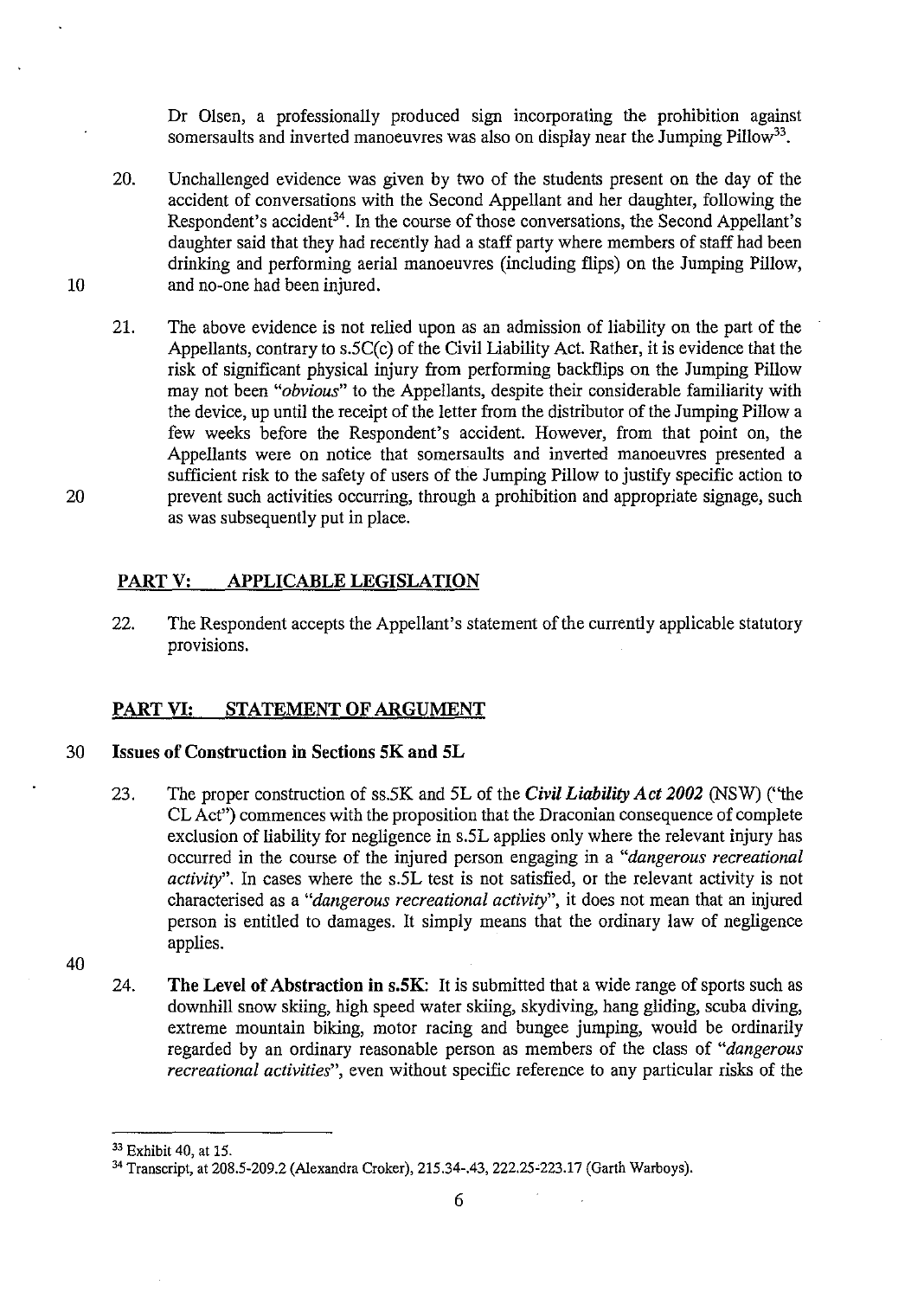activity. At a general level of abstraction, no extensive analysis or expert evidence is required.

- 25. However, the level of abstraction used to identify the *"recreational activity"* becomes more significant when dealing with common recreational activities which may be regarded as generically not *"dangerous",* but which may on a particular occasion involve a specific occurrence creating a significant risk of some kind of injury. The question of how specifically the *"recreational activity"* is described is important, both as to the assessment of risk under s.SK, and the context in which the obviousness of the risk that materialised is to be assessed under s.SL.
- 26. **The Interaction of "Risk" and "Harm" in s.SK:** The issue is where on the spectrum between "serious physical harm", and "trivial physical harm" does a "significant risk" of suffering harm activate s.SK? Section 5K defines a *"dangerous recreational activity".* If the word "*significant*" does not apply to both the "*risk*" and the "*harm*", then what work does the word *"dangerous"* have left to do?
- 20 27. Other difficult issues are raised where, as in the present case, a *"recreational activity"*  is being offered to members of the public by a provider who constructs and controls the environment in which the activity is being carried out. That situation may be differentiated from skiing, skydiving, hang gliding or scuba diving, where the risks of injury may flow at least as much from the uncertainties involved in the interaction with the natural world, as from anything done by the facilitator of the activity.
	- 28. **The Perspective from Which "Risk" and "Harm" Must Be Assessed:** The trial judge found that it was *"inevitable"* that the performing of a back somersault on a Jumping Pillow was to be characterised as a *"dangerous recreational activity"35•* In reaching that conclusion, the trial judge noted that the matter must be *"assessed objectively",* which is plainly correct. However, the trial judge did not consider whether that matter should be assessed prospectively, rather than retrospectively.
	- 29. **The Obvious Risk Referred to in Section SL:** Every activity properly characterised as a *"dangerous recreational activity"* will probably give rise to a number of risks. Some of those risks may be unique to the particular activity and give it the quality that results in the activity being described as *"dangerous".* Other risks may simply be generic risks arising in many activities which are not be generally regarded as *"dangerous".* For example, scuba diving may involve climbing aboard a boat from a dock in order to travel out to a diving spot. The risk of a slipping or tripping injury in the course of boarding may be significant in some cases, and also *"obvious",* but not intrinsically any different to boarding any other boat of similar size and condition for a purpose that no one would regard as *"dangerous",* such as a sightseeing tour around Sydney Harbour. Assuming that the slip or trip was causally related to an act or omission of the provider of the boat, there is no obvious policy reason why such a slip or trip occurring to a scuba diver should be treated any more harshly than a slip or trip occurring to a sightseer. Is the intention of the legislation that the risk which materialises should be a risk which would activate s.SK in relation to the particular *"recreational activity"?* That raises the further issue of whether, if the risk which

10

30

40

<sup>35</sup>*Ackland v Stewart* [2014] ACTSC 18, at [296].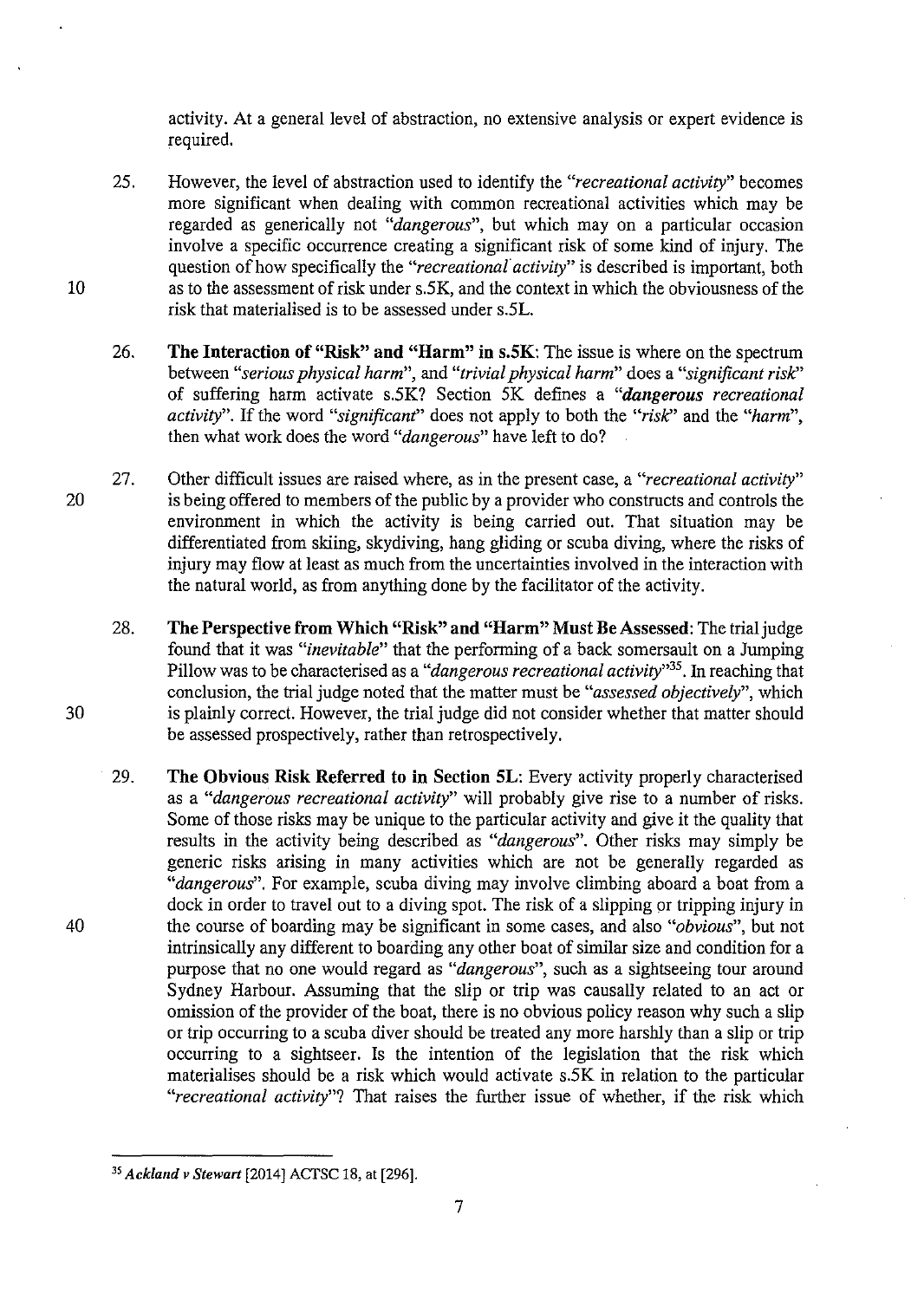materialises is a risk which would activate s.SK, it must (by definition) be an *"obvious*   $risk$ <sup>".</sup>

## **Resolution of the Issues - Construction of Section SK**

- 10 20 30. **The Level of Abstraction in Section SK:** The Respondent submits that the definition of *"recreational activity"* in s.SK is expressed in terms which are consistent with an intention to describe activities with a broad level of abstraction. The level of abstraction has been considered in cases decided by the NSW Court of Appeal, notably *Fallas v Mourlas*<sup>36</sup>. That case suggested that there were considerations working both for and against categorising the relevant activity at a broad level of abstraction. Whereas Ipp and Tobias JJA thought that the scope of the relevant activity must be determined by reference to the particular activities engaged in by the injured person in the period immediately before suffering the relevant harm, Basten JA took a broader view. In subsequent cases, it appears that the position of Ipp and Tobias JJA has assumed greater acceptance. However, the discussion by Ipp JA of the *"unfairness"<sup>31</sup>*to defendants which might be caused by a broader level of abstraction in describing the relevant *"recreational activity",* is (with respect to his Honour) misplaced. It is not *"unfair"* to a defendant that an injured person's cause of action in negligence should not be completely denied, when the defendant retains both the option to deny any breach of duty, and to argue that the injured person was guilty of contributory negligence (which could be as much as 100% under s.SS).
	- 31. Paragraph (a) of the definition in s.SK applies the term *"recreational activity"* to *"any sport*", which suggests that where recognised sports are concerned, a generic description, e.g. *"rugby",* is appropriate, rather than a detailed description of one aspect of what a person might do in the course of that sport, e.g. *"act as hooker in a serum".*  Paragraph (b) refers to *"any pursuit or activity engaged in for enjoyment, relaxation or pleasure".* That description could include anything apart from work carried out under direction, provided that it answered the general description of a *"pursuit or activity",*  not being a sport, which once again suggests more a more than an single discrete act. Paragraph (c) appears to apply to any activity undertaken at a relevant *''place",* even if that activity is not itself one undertaken for *"enjoyment, relaxation or pleasure".*
	- 32. Nothing in the definition of *"dangerous recreational activity"* compels the conclusion in the present case that the activity of being on the Jumping Pillow should be broken down into a series of very precise actions of different kinds, which cover the entirety of what may be done on the Pillow, anymore than playing *"rugby"* is adequately described as a combination of a number of precise individual actions, some of which may present a risk of significant harm, and others not. While all of the individual items may contribute to an assessment of the risk of harm from playing rugby, it would be misleading to consider them individually, if the intention is to assess the magnitude of the risk of physical harm from playing that *"sport".* In short, it is submitted that the magnitude of the risk of harm applicable to the sport or activity should be assessed by considering the sport or activity as a whole.
	- 33. This approach also leaves the doctrine of contributory negligence with significant and useful work to do in the context of a *"recreational activity".* It means that an injury

30

<sup>36</sup>*Fa/las v Mour/as* (2006) 65 NSWLR 418, at 424-427 (Ipp JA), 432-433 (Tobias JA), 439-440 (Basten JA).

<sup>37</sup> *Fa/las,* at 425, paragraph [39].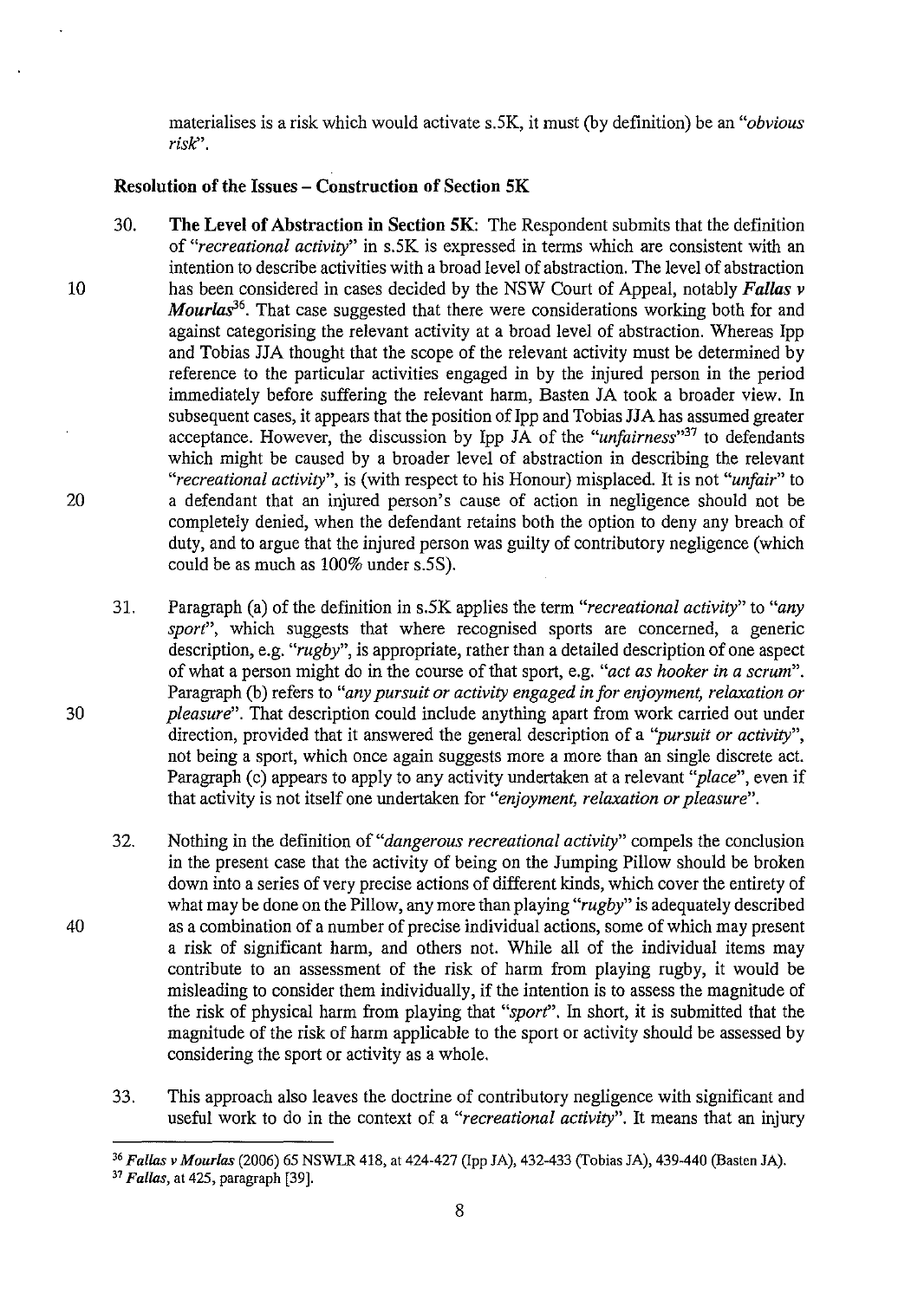occurring as the result of a discrete unsafe action performed voluntarily (and perhaps on the spur of the moment) in the course of an otherwise non-dangerous *"recreational activity",* would not automatically result in the injured person being denied a cause of action against another person providing or facilitating that activity. Rather, the question would be one of apportionment of responsibility in accordance with ss.5R and 5S. This will be especially significant in a case where the allegedly dangerous action was only able to occur because the organiser of the *"recreational activity"* failed to supervise it appropriately.

- 34. A Significant Risk of Serious Harm: The proposition that the word *"significant"* in s.5K informs not only *"risk:'* but also *"harm"* was accepted by Ipp JA (with whom Hunt AJA and Adams J agreed) in *Falvo*<sup>38</sup>, the first case to consider s.5K. The Respondent submits that this is the correct approach. Both s.5K and s.5L are concerned with the consequences of *"dangerous"* recreational activities. The word *"dangerous"* must be given some work to do in construing the definition. The ordinary meaning of the word *"dangerous"* is defined by the Macquarie Dictionary as *"full of danger or risk; causing danger; perilous; hazardous; unsafe".* It implies a probability of serious harm, not minor harm. Cooking carries a significant risk of minor cuts and burns, and cutting out paper shapes in kindergarten carries a significant risk of scissor cuts, especially for 5 year-olds, but neither could be seriously described as a *"dangerous"* recreational activity.
- 35. However, in *Falvo,* and subsequent cases, the definition of *"dangerous recreational activity"* was treated as a spectrum extending from a very high risk of minor harm, at one end, to a small risk of catastrophic harm at the other end. The Respondent submits that a small risk of catastrophic harm would not be sufficient to characterise an activity as *"dangerous".* As Penfold J pointed out in in the present case, that would result in activities such as private car travel and commercial air travel being possibly categorised as *"dangerous recreational activities",* despite being viewed as generally safe and entirely sensible activities to engage in<sup>39</sup>. Similarly, there seems to be acceptance in the cases that a significant risk of minor harm would also not be sufficient to characterise an activity as *"dangerous".*
- 36. Second, the evident policy behind the enactment of ss.5K and 5L was not to absolve the providers of recreational activities carrying a significant risk of minor harm from any potential liability. To do so would be the use of a sledgehammer to crack a nut that is adequately catered for under the existing law of contributory negligence. Rather, the legislation recognises that many people will seek out activities containing a known risk of *serious* harm in order to experience the thrill of taking that risk, and that other people will seek to cater for thrill seekers of that kind by providing opportunities for people to experience the relevant activities. In that context, it is submitted that the apparent intention was to relieve the providers of *"dangerous"* activities, i.e. activities carrying a significant risk of serious (but not necessarily catastrophic) harm, from liability for the materialisation of obvious risks of those activities. That view of s.5K is consistent not only with the object of ensuring that people take *"personal responsibility"* for the consequences of seeking out the thrill that comes from risk -taking activities, but also furthers the object of reducing the burden of insurance which otherwise might fall upon

30

20

10

<sup>38</sup>*Falvo v Australian Oztag Sports Association* (2006) Aust Torts Reports 81-831, at [28]-[31].

<sup>39</sup>*Stewart v Ackland* (2015] *ACTCA* 1, at [34].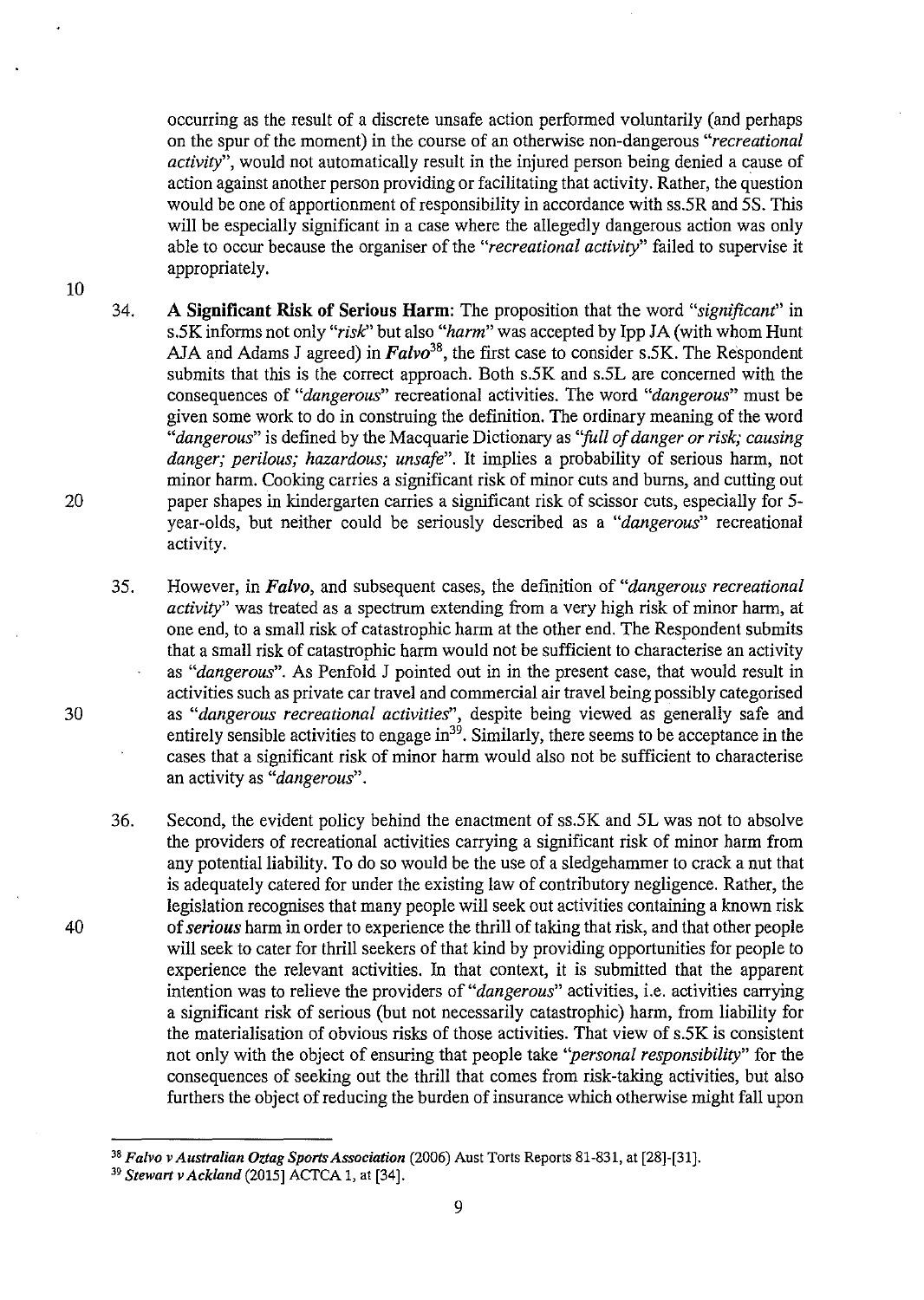facilitators of such activities, whether the risk of harm arises through the fault of the provider, or as an inherent part of the activity itself.

- 37. In the case of the Jumping Pillow, the magnitude of the risk of harm arising from activities likely to be performed on it would need to take into account the fact that the device presents no inherent risks from simply being on it, unlike (for example) participation in skydiving where every jump, however carefully and cautiously performed, carries a risk of serious injury or death from parachute failure, aircraft failure, or unanticipated weather. It is within the power of the owners and operators of a Jumping Pillow to supervise its operation so as to eliminate risks arising from voluntary decisions made by patrons. Such supervision is in any event an important aspect of the operation of the Jumping Pillow, because by its nature it involves a number of users of different ages on the device at one time, pursuing their own range of activities.
- 38. **A Prospective Assessment:** The trial judge correctly made an objective assessment of the risk attaching to the activity he defined as the relevant *"recreational activity".*  However, the Appellants, the trial judge and the majority of the Court of Appeal relied upon the opinion of Dr Olsen to justify the argument that the Jumping Pillow involved *"a significant risk of physical harm"* to users attempting backflips, due to the risk that they could suffer a hyperflexion or hyperextension spinal injury as a result of landing awkwardly. This was plainly a retrospective assessment, because the opinion of Dr Olsen was obtained for the purposes of the trial.
- 39. The NSW Court of Appeal authorities are clear that an assessment for the purposes of *s.SK* about the risk of harm attaching to a *"recreational activity"* is one to be notionally made **prospectively**, from a point in time shortly before the Respondent's accident<sup>40</sup>. While the expert opinion of Dr Olsen represented a valuable input into the trial judge's consideration of the factual decisions required under both *s.SK* and s.SL, his subjective impression of standing on the Jumping Pillow could not be of more than limited value in deciding the factual question of whether a person not possessing Dr Olsen's qualifications, and evaluating all of the relevant circumstances, would have prospectively considered there was a significant risk of serious harm occurring.
- 40. Where an occupier of premises provides and promotes a Jumping Pillow for use by the general public (including children), any prospective risk assessment carried out by a reasonable person entering the premises and considering using the Jumping Pillow is significantly informed by the manner in which the Jumping Pillow is presented to patrons by the provider of the Pillow. This is especially true where the patron is likely . to be unaware of the biomechanics of failing to correctly execute a somersault, as the trial judge found was the case with the Respondent<sup>41</sup>.
- 41. The trial judge set out eight observations<sup>42</sup> that would be made by a reasonable person in the position of the Respondent that his Honour regarded as relevant to the question of whether there was an *"obvious risk"* of serious neck injury. However, all of those

10

30

10

20

<sup>40</sup> See, for example, *Lormine Pty Ltd v Xuereb* [2006] NSWCA 200, at [31] (per Mason P), quoted with approval in *Jaber v Rockdale City Council* (2008] NSWCA 98, at (42]. See also *Laoulach v Ibrahim* [2011] NSWCA 402, at (122].

<sup>41</sup>*Ackland v Stewart* [2014] ACfSC 18, at [296].

<sup>42</sup>*Ackland v Stewart* [2014] ACTSC 18, at [301].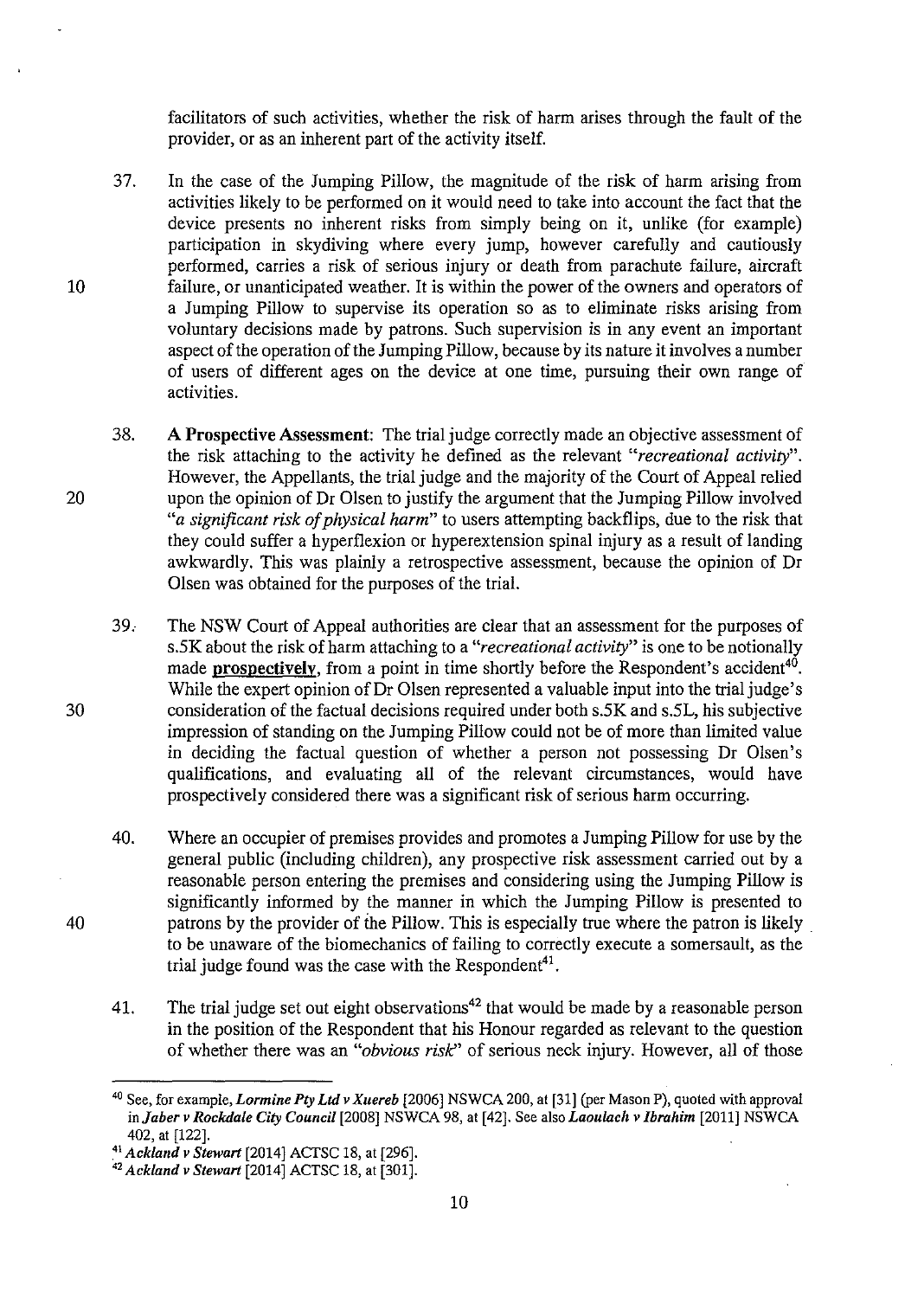observations also militate strongly against any prospective assessment by a reasonable person that performing any activities on the Jumping Pillow was likely to involve a significant risk of anything more than minor harm.

42. The trial judge did not consider the totality of the evidence going to the manner in which the Appellants had presented the Jumping Pillow to users, and the inferences that would be drawn by a reasonable person from that presentation. The additional factors that the Respondent says should have been taken into account are set out in the Notice of Contention. When all of these factors are taken into account, the Respondent submits that Penfold **J** was correct in finding that, in the present case, the performance of backflips was not (even when evaluated as a discrete activity, and not as part of the whole usage of the Jumping Pillow) a *"dangerous recreational activity".* 

#### **Resolution of the Issues- Construction of Section SL**

- 43. **An Obvious Risk of a Dangerous Recreational Activity:** Section 5L is intended to pick up obvious risks *"of'* the *"dangerous recreational activity",* not any risk of harm that may occur ancillary to that activity that has little to do with what makes the activity *"dangerous".* It is submitted that the risk referred to in s.5L must be a risk (but perhaps one of several such risks) which would, in the context of *s.SK,* result in the relevant recreational activity being categorised prospectively as *"dangerous".*
- 44. In applying that submission to the present case, we may put to one side for present purposes the question of the level of abstraction in defining the *"dangerous recreational activity".* The trial judge found that the risk that made the performance of backflips on the Jumping Pillow *"dangerous"* was the risk of *"serious neck injury".* That characterisation of the relevant risk was not formulated by the trial judge, nor by the Respondent, but by the Appellants themselves in their written submissions<sup>43</sup>. If the *"dangerous recreational activity"* was correctly defined as the performance of backflips on the Jumping Pillow, the trial judge made no error in adopting the Appellants' characterisation of the risk attaching to that particular action. Indeed, the Respondent submits that *"a significant risk of a minor injury"* would have been insufficient to justify the conclusion that doing backflips was a *"dangerous recreational activity".*
- 45. **Materialisation of the Same Risk as that which Activates Section SK:** Although the risk of injury which results in the activity being characterised as *"dangerous"* need not be the same risk as materialises so as to cause the person harm, in this case there is no dispute that the risk identified by the trial judge for the purposes of *s.SK* was the same as the risk which materialised for the purposes of s.5L. The Respondent was not injured as a result of the materialisation of a risk that he might suffer a sprained ankle or a bruised shoulder, or some other minor injury.
- 46. If the view taken by the trial judge and Walmsley J (with whom Robinson J agreed) is correct, and the scope of the putative *"dangerous recreational activity"* may be narrowly articulated, and the risk of physical harm then assessed retrospectively by reference to the subjective assessment of Dr Olsen of the hardness of the surface, then the fact that the same risk materialised for the purposes of s.SL makes no difference. The reason is that the assessment of the obviousness of the risk under 5L is undoubtedly

11

20

10

30

<sup>43</sup>*Ackland v Stewart* [2014] ACTSC 18, at [297].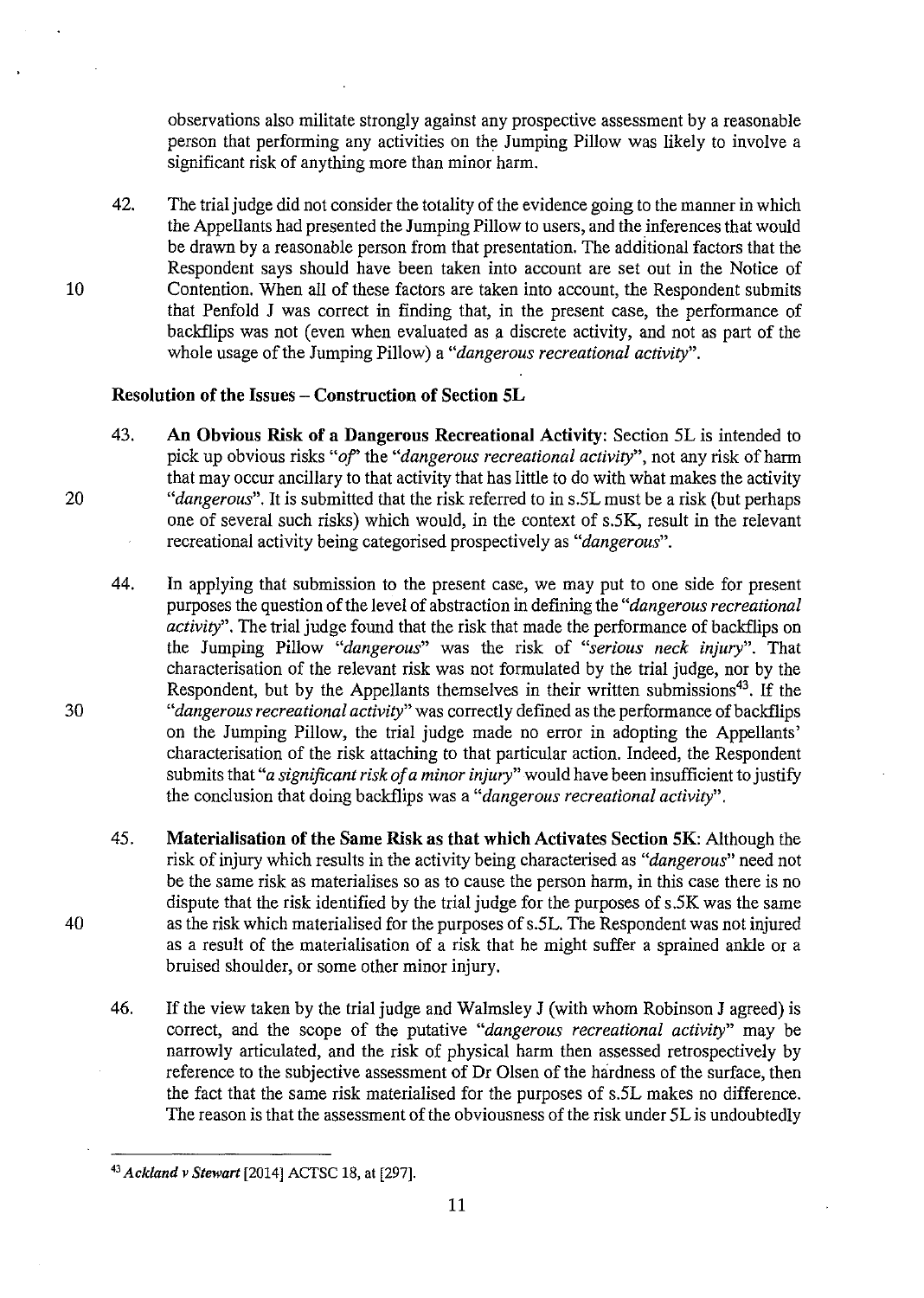both objective and prospective, viewed from the perspective of a reasonable person in the position of the Respondent before the relevant activity is undertaken. It becomes a factual assessment, taking into account all of the circumstances, whether the risk is obvious within the meaning of s.SF. As noted earlier, the trial judge listed eight factors that a reasonable person in the position of the Respondent would haye taken into account in assessing the risk of serious neck injury<sup>44</sup>, and concluded that the risk would not have been *"obvious".* That was a finding of fact open to his Honour.

- 10 47. If Penfold J (supported by the case law in the NSW Court of Appeal) is correct, and the characterisation of the activity for the purposes of s.SK is also undertaken prospectively, then the same kind of factual assessment will need to be made about the risk of significant harm arising from the activity, taking into account all of the circumstances in which the activity is presented to the person. Plainly, the obviousness of the risk will significantly affect an assessment of whether the activity carries a significant risk of physical harm, in the absence of specific evidence that a reasonable person would have been aware of the risk from some source other than his or her own senses.
- 20 48. Whether Penfold J and the NSW Court of Appeal are correct, or Walmsley and Robinson JJ are correct, the outcome in the present case will be the same.
	- 49. First, if the activity engaged in by the Respondent is prospectively assessed as having no significant risk of physical harm in the particular circumstances facing the Respondent, then the relevant activity will not be characterised as a *"dangerous recreational activity",* and s.SL will simply not apply. On the other hand, if the risk of physical harm of the activity is assessed retrospectively through the use of the expert evidence of Dr Olsen (whose analysis of the biomechanics of failing to correctly execute a somersault was unknown to the Respondent) and found to be significant, then there is no logical inconsistency if the inquiry that subsequently takes place for the purposes of s.SL produces a factual conclusion that the retrospectively assessed risk of significant harm that makes the activity *"dangerous"* was not prospectively *"obvious"*  in the circumstances that faced the Respondent. Any conclusion that the risk was *"obvious"* to a reasonable person in the position of the Respondent would also have to reconcile that conclusion with the evidence indicating that the Appellants behaved as if the risk from performing somersaults on the Jumping Pillow was not *"obvious"* to them, despite their daily experience in the use and operation of the Jumping Pillow.
	- 50. Second, the language of s.SL itself pre-supposes that the Respondent could be injured by a risk of a dangerous recreational activity that is not obvious. In each case, the reasonable person in the position of the Respondent must weigh up a number of factors which were known to, or capable of being observed or experienced by, the Respondent and then make a judgment as to what risks those factors present. In evaluating what the reasonable person would have done in relation to the risks posed by undertaking back somersaults on a Jumping Pillow, it is a question of fact for the Court in each case to consider whether the risk of the injury that ultimately materialised would have been *"obvious"* to the reasonable person undertaking that exercise of weighing up the relevant factors.

40

<sup>44</sup>*Ackland v Stewart* [2014] ACTSC 18, at [301].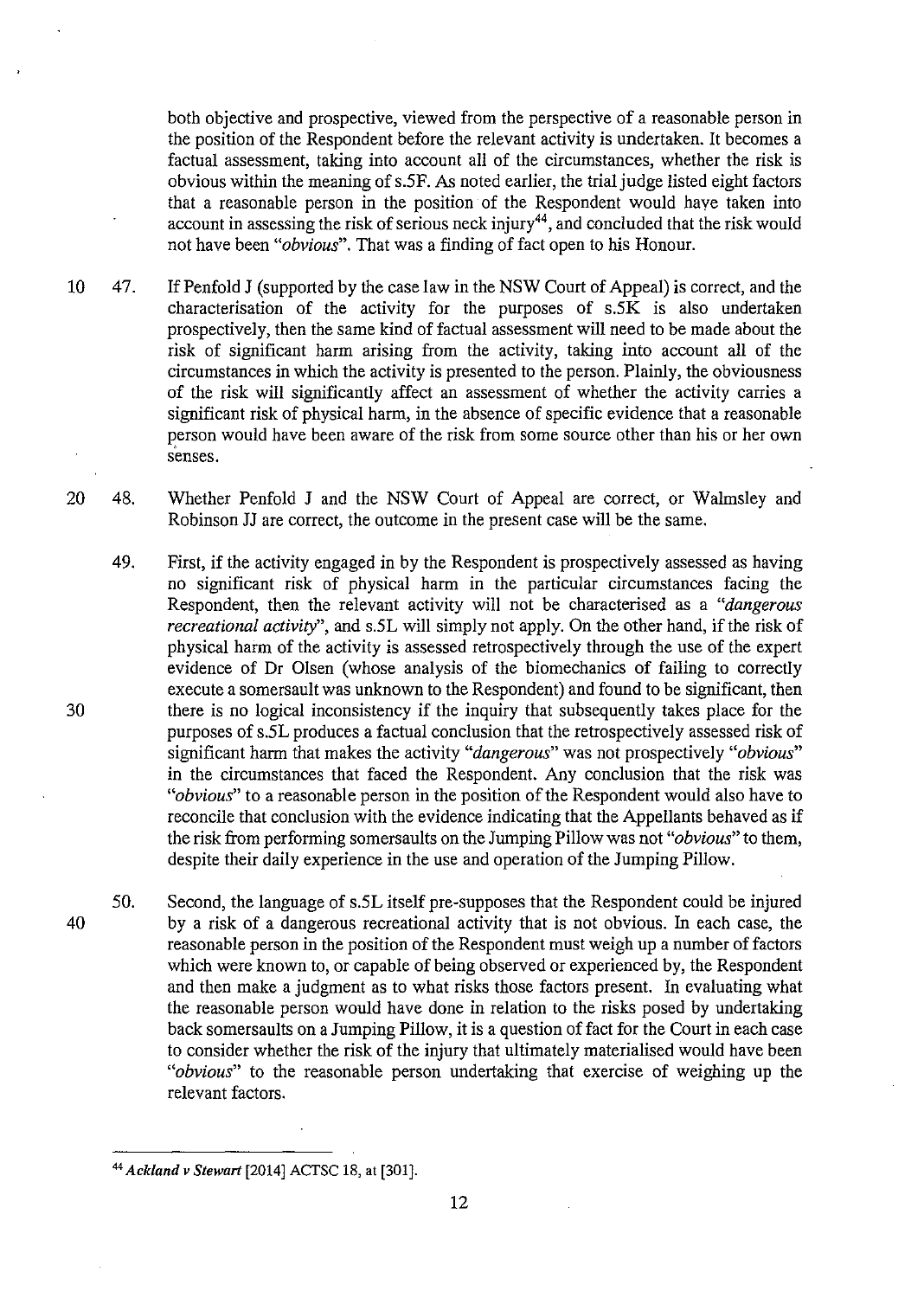51. In this case, the trial judge undertook a process of identifying the relevant factors, and drew the factual conclusion that the risk of the injury that ultimately materialised was not *"obvious"* to a reasonable person in the position of the Respondent. The Appellants have not demonstrated any error in the process undertaken by the trial judge on that issue. Similarly, the Court of Appeal correctly applied the principles set out in the authorities and reached the same conclusion as to the obviousness of the risk that materialised.

#### 10 Consideration of the Extrinsic Materials

20

30

- 52. In the event that this Court may consider it appropriate or necessary to have regard to the extrinsic materials in accordance with one or more of the permissible uses of the material under s.34 of the *Interpretation Act 1987 (NSW},* the Respondent submits that those materials either support, or are not inconsistent with, the construction of ss.5K and 5L contended for by the Respondent.
- 53. Sections 5K and 5L were enacted by the *Civil Liability Amendment (Personal Responsibility) Act 2002* (NSW) ("the CL Amendment Act  $2002"$ <sup>45</sup>. In the context of the CL Amendment Act 2002, read as a whole, it is clear that the intention of the amendments was to impose upon citizens a greater level of responsibility for their own safety, including in negotiating obvious and inherent risks associated with everyday life, and voluntary participation in recreational activities.
	- 54. These objectives are confirmed by reference to the *Ipp Reporl*<sup>6</sup> , upon which the amendments were based, and by the Second Reading Speech given by the then Premier when the legislation was introduced into the NSW Legislative Assembly<sup>47</sup>. Two purposes were identified behind the personal responsibility amendments. First, they were intended to deal with perceived problems at that time regarding the availability of public liability insurance, by reducing the situations in which claims could be maintained. Second, they were intended to correct a perceived drift towards what was described by the Premier as "*the Americanisation of our legal system*", which required a winding back of the *"culture of blame"* in order to preserve the community's access to socially important activities (for which public liability insurance might ordinarily be required by the providers).
	- 55. The inclusion of specific legislation dealing with risks associated with recreational activities arose at the initiative of the Expert Panel which prepared the Ipp Report. The specific recommendation for legislative action made in the Ipp Report was as follows<sup>48</sup>: The provider of a recreational service is not liable for personal injury or death suffered by a voluntary participant in a recreational activity as a result of the materialisation of an obvious risk. The Expert Panel thought that this recommendation could be explained in terms of the defence of "assumption of risk", which had become essentially defunct since the statutory introduction of apportionment for contributory negligence<sup>49</sup>. The intention was that the recommendation would apply the basic idea of voluntary assumption of risk to situations where the *"recreational*

<sup>&</sup>lt;sup>45</sup> Act No 92 of 2002.

<sup>46</sup>*Review of Law ofNegligmce Report,* Expert Panel (Justice David Ipp, Chair), Fiual Report, September 2002. <sup>47</sup> NSW *Hansard* (Legislative Assembly), 23 October 2002, at 5764.

<sup>48</sup> Ipp Report, at 64.

<sup>49</sup> Ipp Report, at 66, paragraph 4.21.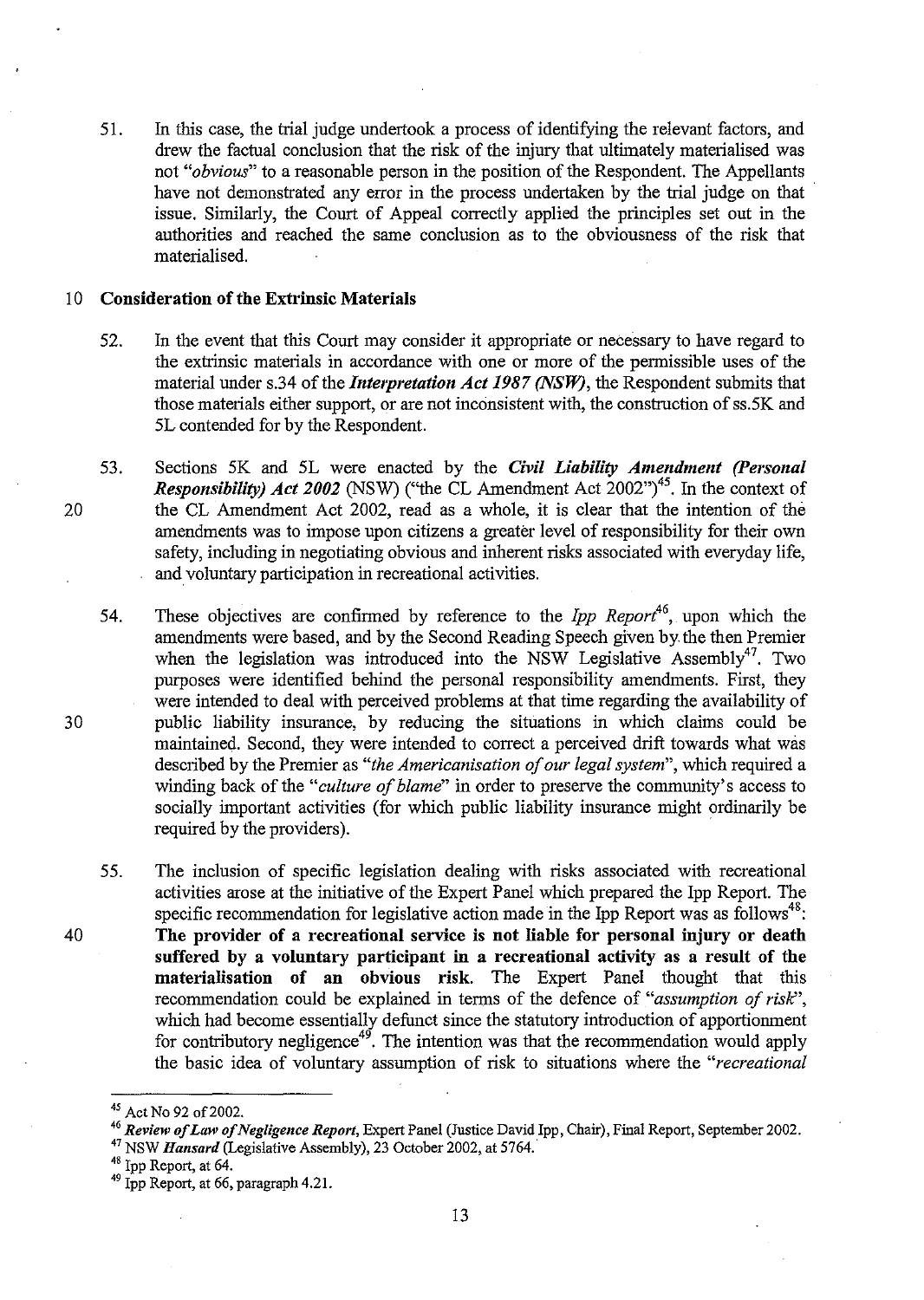*activity"* carried risks that would be obvious to the reasonable person, regardless of whether the injured person was actually aware of those risks.

- 56. The Expert Panel paid particular attention to the definition of *"recreational activity",*  noting that the definition in the related Commonwealth  $\text{Bill}^{50}$  to amend the then Trade Practices Act was too wide to be adopted in this context. The Expert Panel preferred a narrower definition, limited to *"activities that involve significant risks of physical harm",* because (it was said) *"such activities are the sort that people often participate*  in partly for the enjoyment to be derived from risk-taking". The Panel accepted that some would consider the recommendation to be a *"harsh rule",* but noted *inter alia*  that it would *"apply only to a limited class of recreational activities of which it can be said that a significant element of physical risk* is *an integral part''<sup>51</sup> •*
- 57. The Expert Panel did not provide examples of the *"limited class of recreational activities"* where a *"significant element of physical risk* is *an integral part''.* However, categorisation of the class in that fashion suggests that the Expert Panel did have in mind the kinds of sporting activities that carry notorious risks well-known to ordinary members of the community.
- 58. In summary, the Respondent submits that the extrinsic materials suggest that the policy intent of both the Ipp Report and the Parliament was to approach the identification of a *"dangerous recreational activity"* at a broad level of abstraction, and that the intent was not to pick up individual risky acts in the course of an otherwise benign sport or other recreational activity. In particular, it is difficult to see how any activity carried out on a Jumping Pillow would fit into the *"limited class of recreational activities of which* it *can be said that a significant element of physical risk* is *an integral part".*
- 30 59. Moreover, the extrinsic materials suggest that the exclusion of liability under s.5L was not intended to be triggered by the materialisation of an obvious risk of *"minor harm",* particularly in the context of a *"recreational activity"* that, in large part, is directed at children, as is the Jumping Pillow.

#### **Duty of Care and Breach If Section 5L Does Not Apply**

- 60. **Appellants' Argument on Duty of Care:** The Appellants do not dispute that they owed a duty of care to persons using the Jumping Pillow. However, in relation to the scope of the duty of care, the Appellants are obliged to try and reconcile that argument with their argument relating to ss.5K and 51, however difficult that may be.
- 61. In relation to ss.5K and 51, the Appellants argue that carrying out somersaults and inverted manoeuvres on the Jumping Pillow is a *"dangerous recreational activity"*  capable of producing a catastrophic neck injury, and that risk was obvious to a reasonable person in the position of the Respondent. By extension, it must follow that a reasonable person in the position of the Appellants would also have perceived that risk of catastrophic injury arising from carrying out backwards somersaults on the Jumping Pillow, given their much greater familiarity with the characteristics of the Pillow, and the correspondence from the distributors of the Jumping Pillow

20

40

<sup>50</sup>*Trade Practices Amendment (Liability for Recreational Services) Bill 2002.* 

*<sup>51</sup>*Ipp Report, at 66, paragraph 4.22.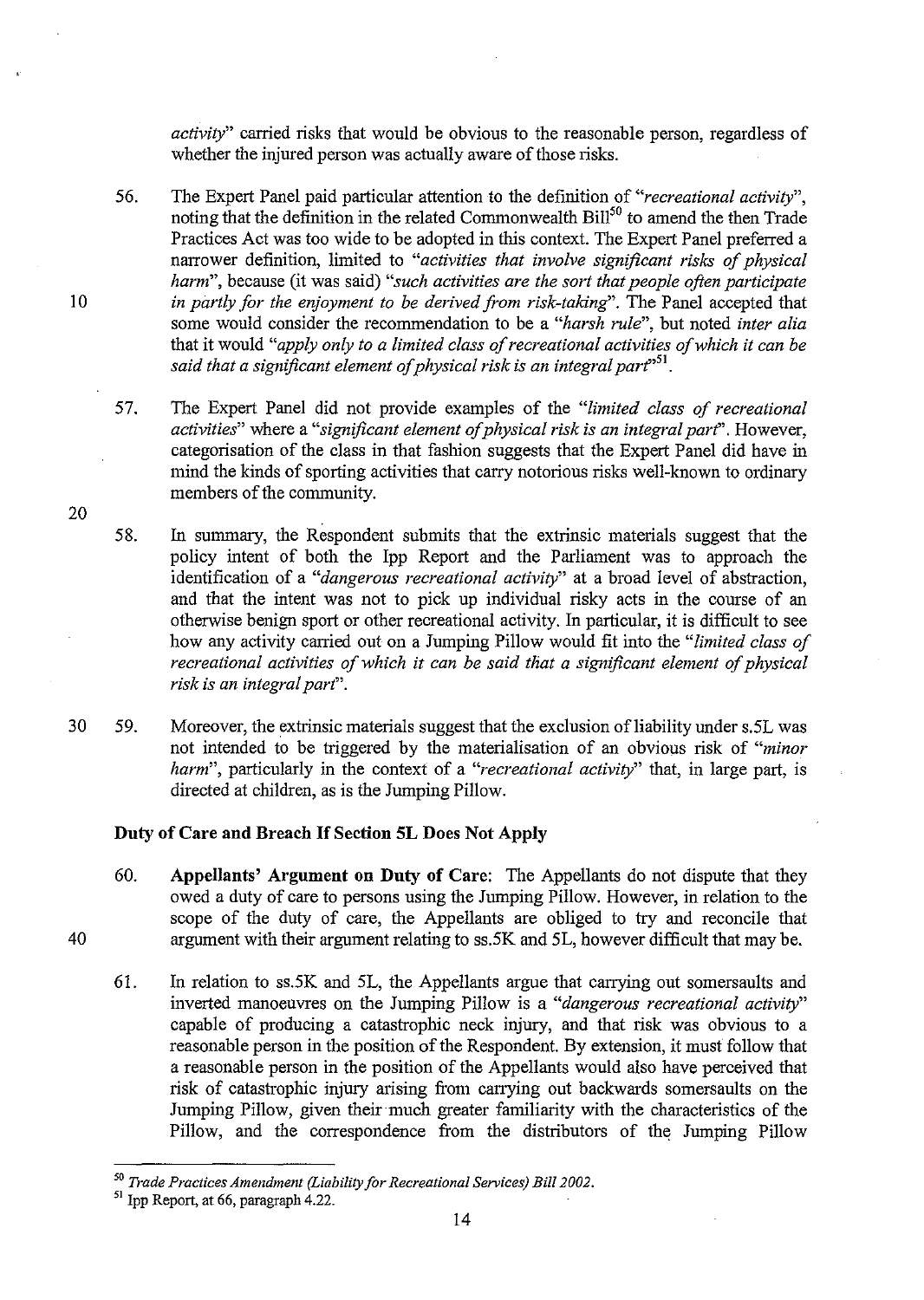recommending a specific prohibition on somersaults and inverted manoeuvres, shortly before the Respondent's accident.

- 62. On the other hand, the Appellants say that their duty of care to users of the Jumping Pillow did not oblige them to prohibit somersaults and inverted manoeuvres, because that would be at odds with giving primacy to *''personal autonomy",* which (it is said) includes the autonomy to choose to engage voluntarily in physically dangerous actions on the Jumping Pillow, notwithstanding its evident presentation as a family activity safe for children. Clearly, this argument contains the implicit suggestion that the Appellants made a principled decision not to prohibit patrons to carry out somersaults or inverted manoeuvres, notwithstanding the "obvious" risk of catastrophic injury to them, in deference to the principle of *''personal autonomy".* However, there is no evidence whatsoever to suggest that the Appellants held any view that taking no action to prohibit somersaults and inverted manoeuvres could be justified by reliance upon any supposed principle of the common law.
- 63. "Personal autonomy" has no relevance to the facts of the present case: There is no general *''principle of personal autonomy"* which has any legal status sufficient to avoid the imposition of a duty of care on accepted principles, or to influence the construction of provisions of the Civil Liability Act. No argument based on the notion of *''personal autonomy"* was put to the trial judge, either in relation to the existence of a duty of care, or to the breach of any such duty in the circumstances of this case. Neither was the trial judge referred to the two High Court decisions now relied upon by the Applicants<sup>52</sup>.
	- 64. Putting s.5L to one side, the decision in this case does not turn on whatever might be encompassed by the notion of *''personal autonomy",* even if there had been any evidence that the Appellants themselves had even heard of such a notion before this case commenced. The environment in which the Respondent's injury occurred was totally under the control of the Appellants. The Jumping Pillow was not presented as a device for thrill seekers, as are (for example) high-speed rollercoasters and other sophisticated rides at large commercial amusement parks. The Applicants were offering the Jumping Pillow for use by any person paying the price of entry to the Farm, including children, and the nature of that device required a level of supervision.
	- 65. The case turned on whether, on the proper application of s.5B, a duty of care was owed to the Respondent by the Appellants in relation to the use of the Jumping Pillow, and whether any such duty had been breached. To the extent that *''personal autonomy"* has a place in the common law, it is already built into the Civil Liability Act to the extent that the New South Wales Parliament thought appropriate.
	- 66. Given acceptance of the factual finding that the risk of serious neck injury from doing a backward somersault on the Jumping Pillow was present but not obvious to a reasonable person in the position of the Respondent, the trial judge and the Court of Appeal were entitled to conclude on the undisputed facts of the case that (a) the risk of serious neck injury was foreseeable by the Appellants, (b) the risk was not insignificant, and (c) a reasonable person in the position of the Appellants would have taken those precautions recommended to the Appellants by the distributor of the Jumping Pillow, together with reasonable supervision. In short, it was open to the trial judge and the

30

20

10

<sup>52</sup>*Agar v Hyde* (2000) 201 CLR 552 at [90]; *Stuart v Kirkland-Veenstra* (2009) 237 CLR 215 at [87].